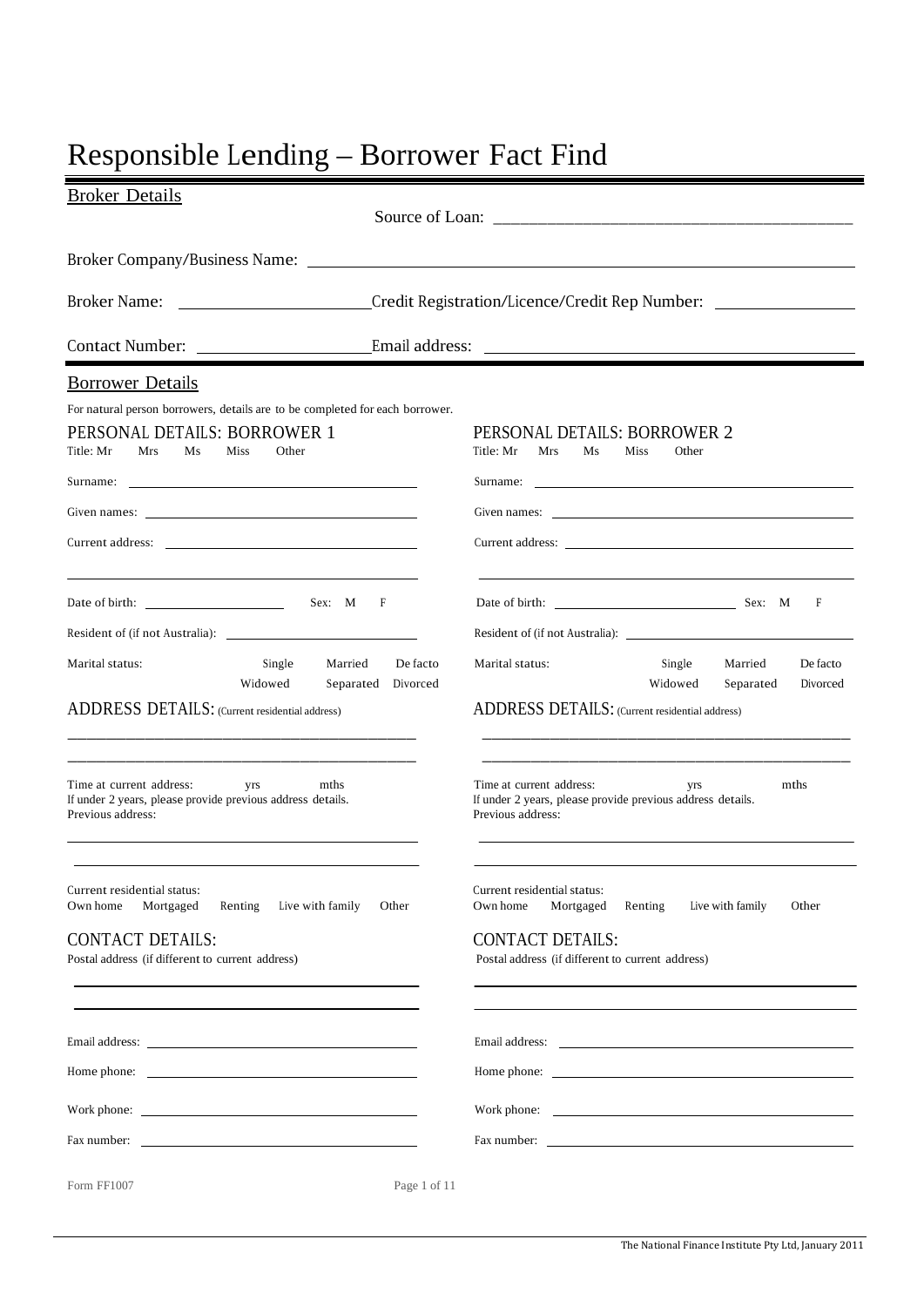## COMPANY AND/OR TRUST BORROWER DETAILS

If application is for a Company and/or Trust loan, the following must be completed in full.

| Registered address: <u>example and a series</u> and a series of the series of the series of the series of the series of the series of the series of the series of the series of the series of the series of the series of the serie  |
|--------------------------------------------------------------------------------------------------------------------------------------------------------------------------------------------------------------------------------------|
|                                                                                                                                                                                                                                      |
| Type of business: <u>example and the set of the set of the set of the set of the set of the set of the set of the set of the set of the set of the set of the set of the set of the set of the set of the set of the set of the </u> |
|                                                                                                                                                                                                                                      |
|                                                                                                                                                                                                                                      |
|                                                                                                                                                                                                                                      |
|                                                                                                                                                                                                                                      |

## EMPLOYMENT, INCOME AND/OR DEPENDENT DETAILS

For natural person borrowers, details are to be completed for each borrower

## BORROWER 1: BORROWER 2:

| Current employment status:                                                                                                                                                                                                     | Current employment status:                                                                                                                         |  |  |  |  |  |
|--------------------------------------------------------------------------------------------------------------------------------------------------------------------------------------------------------------------------------|----------------------------------------------------------------------------------------------------------------------------------------------------|--|--|--|--|--|
| PAYG employee<br>Self employed<br>Not employed                                                                                                                                                                                 | PAYG employee<br>Self employed<br>Not employed                                                                                                     |  |  |  |  |  |
| Full time<br>Part time<br>Contractor Temporary<br>Casual                                                                                                                                                                       | Full time<br>Part time<br>Casual<br>Contractor<br>Temporary                                                                                        |  |  |  |  |  |
| Home duties Retired<br>Student<br>Govt benefit recipient                                                                                                                                                                       | Student<br>Govt benefit recipient<br>Home duties Retired                                                                                           |  |  |  |  |  |
|                                                                                                                                                                                                                                |                                                                                                                                                    |  |  |  |  |  |
| Occupation: the contract of the contract of the contract of the contract of the contract of the contract of the contract of the contract of the contract of the contract of the contract of the contract of the contract of th |                                                                                                                                                    |  |  |  |  |  |
| Employment industry or type of business:                                                                                                                                                                                       | Employment industry or type of business:                                                                                                           |  |  |  |  |  |
|                                                                                                                                                                                                                                |                                                                                                                                                    |  |  |  |  |  |
| Length of time in current employment:<br>mths<br><b>Vrs</b><br>If casual or part time, average hours per week:<br>Annual income: $\quad \quad \text{\AA}$                                                                      | Length of time in current employment:<br>mths<br>yrs<br>If casual or part time, average hours per week:<br>Annual income: $\quad \quad \text{\AA}$ |  |  |  |  |  |
| If current employment is less than 6 months, is applicant on probation?                                                                                                                                                        | If current employment is less than 6 months, is applicant on probation?                                                                            |  |  |  |  |  |
| Yes $\Box$                                                                                                                                                                                                                     | Yes $\Box$<br>No $\Box$<br>If yes, probation end date:                                                                                             |  |  |  |  |  |
| If current employment or time in business is less than 2 years, please<br>provide previous employment details.                                                                                                                 | If current employment or time in business is less than 2 years, please<br>provide previous employment details.                                     |  |  |  |  |  |
| Previous occupation and industry (if different from current):                                                                                                                                                                  | Previous occupation and industry (if different from current):                                                                                      |  |  |  |  |  |
|                                                                                                                                                                                                                                |                                                                                                                                                    |  |  |  |  |  |
| Length of time in previous employment:<br><b>Vrs</b><br>mths                                                                                                                                                                   | Length of time in previous employment:<br>yrs<br>mths                                                                                              |  |  |  |  |  |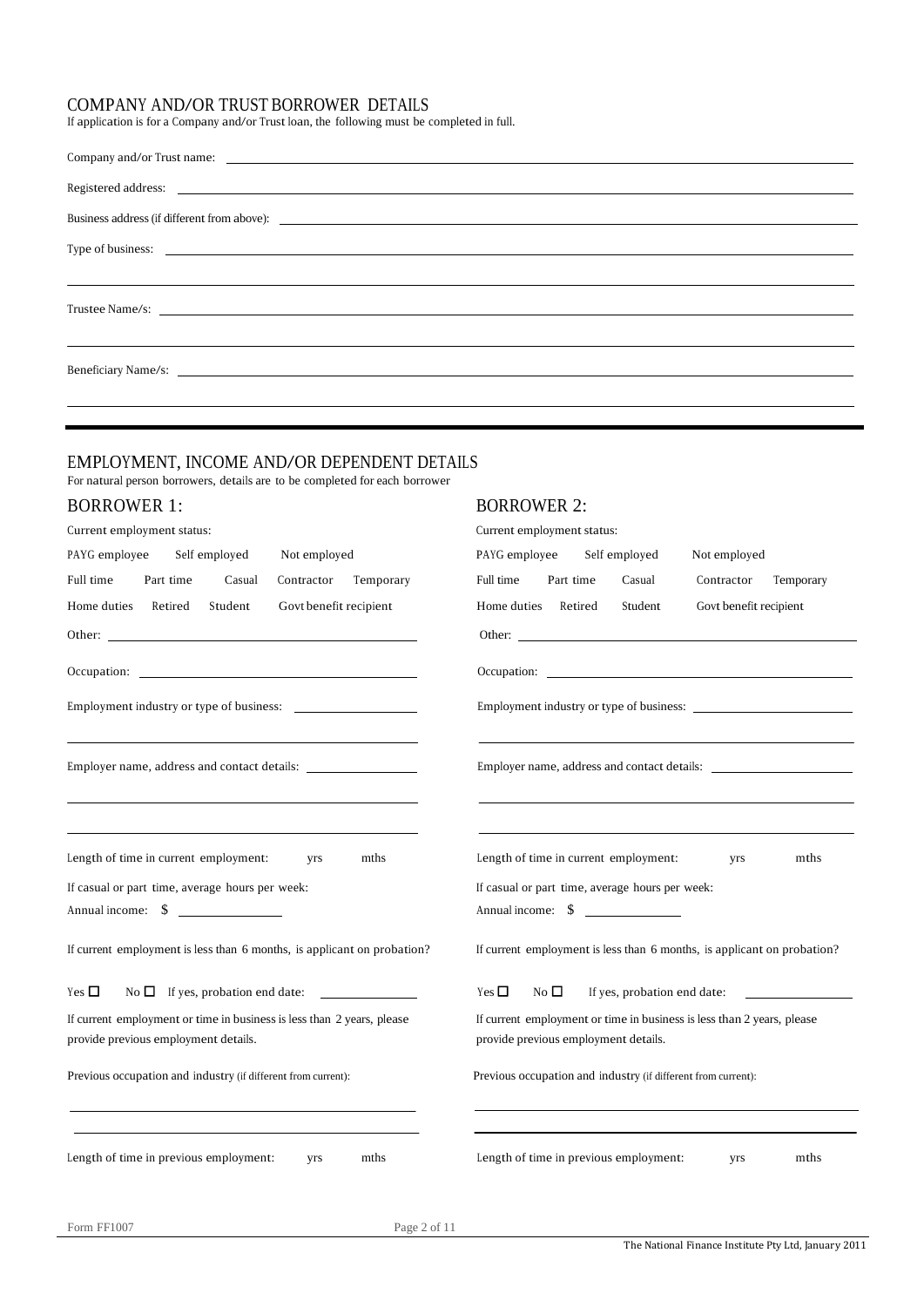# EMPLOYMENT, INCOME & DEPENDENTS (continued)

| <b>BORROWER 1</b>                                                                                                                                                                                                         |                  | <b>BORROWER 2</b>                                                                                                                                                                                                               |                         |  |  |  |  |
|---------------------------------------------------------------------------------------------------------------------------------------------------------------------------------------------------------------------------|------------------|---------------------------------------------------------------------------------------------------------------------------------------------------------------------------------------------------------------------------------|-------------------------|--|--|--|--|
| Please indicate here and provide applicable details if borrower 1<br>receives an alternate or additional source of income, for example a<br>second job, government benefits, etc<br>Annual gross income from this source: | \$               | Please indicate here and provide applicable details if borrower 2 receives<br>an alternate or additional source of income, for example a second job,<br>government benefits, etc<br>Annual gross income from this source:<br>\$ |                         |  |  |  |  |
| If borrower 1 intends to change their current employment or business<br>in the short-term, please note the details (including proposed<br>time-frame) below:                                                              |                  | If borrower 2 intends to change their current employment or business in<br>the short-term, please note the details (including proposed time-frame)<br>below.                                                                    |                         |  |  |  |  |
| No proposed change (please tick if applic)                                                                                                                                                                                |                  | No proposed change (please tick if applic)                                                                                                                                                                                      |                         |  |  |  |  |
| Proposed change (please tick if applic)                                                                                                                                                                                   | provide details: | Proposed change (please tick if applic)                                                                                                                                                                                         | provide details:        |  |  |  |  |
|                                                                                                                                                                                                                           |                  |                                                                                                                                                                                                                                 |                         |  |  |  |  |
|                                                                                                                                                                                                                           |                  |                                                                                                                                                                                                                                 |                         |  |  |  |  |
|                                                                                                                                                                                                                           |                  |                                                                                                                                                                                                                                 |                         |  |  |  |  |
|                                                                                                                                                                                                                           |                  |                                                                                                                                                                                                                                 |                         |  |  |  |  |
| FINANCIAL DEPENDENTS:                                                                                                                                                                                                     |                  | FINANCIAL DEPENDENTS:                                                                                                                                                                                                           |                         |  |  |  |  |
| Number of financial dependent/s:                                                                                                                                                                                          |                  | Number of financial dependent/s: -                                                                                                                                                                                              |                         |  |  |  |  |
| Age/s of financial dependent/s:                                                                                                                                                                                           |                  | Age/s of financial dependent/s: $\frac{ }{ }$                                                                                                                                                                                   |                         |  |  |  |  |
| Total monthly gross (fixed) costs for financial                                                                                                                                                                           |                  |                                                                                                                                                                                                                                 |                         |  |  |  |  |
| dependent/s:                                                                                                                                                                                                              | \$               | dependent/s:                                                                                                                                                                                                                    |                         |  |  |  |  |
| Estimated monthly gross (variable) costs for                                                                                                                                                                              |                  |                                                                                                                                                                                                                                 |                         |  |  |  |  |
| financial dependent/s:                                                                                                                                                                                                    | \$               | financial dependent/s:                                                                                                                                                                                                          |                         |  |  |  |  |
| Total gross (fixed + variable) costs:                                                                                                                                                                                     | \$               | Total gross (fixed + variable) costs: $\frac{\$}{\$}$                                                                                                                                                                           |                         |  |  |  |  |
|                                                                                                                                                                                                                           |                  |                                                                                                                                                                                                                                 |                         |  |  |  |  |
| CREDIT HISTORY & SUMMARY OF CURRENT COMMITMENTS                                                                                                                                                                           |                  |                                                                                                                                                                                                                                 |                         |  |  |  |  |
| Has there ever been, or are there currently in progress, any financial judgements or legal proceedings against any of the borrowers<br>1.<br>(please tick)? If yes, please provide details in the space provided below:   |                  |                                                                                                                                                                                                                                 | $\Box$ Yes<br>$\Box$ No |  |  |  |  |

| 2. | Are any of the borrowers experiencing any financial anxiety from existing commitments (please tick)? If yes, please provide details in<br>the space provided below:                                               | $\Box$ Yes | $\Box$ No |            |
|----|-------------------------------------------------------------------------------------------------------------------------------------------------------------------------------------------------------------------|------------|-----------|------------|
|    |                                                                                                                                                                                                                   |            |           |            |
|    |                                                                                                                                                                                                                   |            |           |            |
| 3. | If "yes" has been indicated in answer to question 2 above, are any existing debts currently in arrears ((please tick)?<br>If yes, please provide details of each instance of arrears in the space provided below: | $\Box$ Yes | $\Box$ No | $\Box$ N/A |

 $\overline{a}$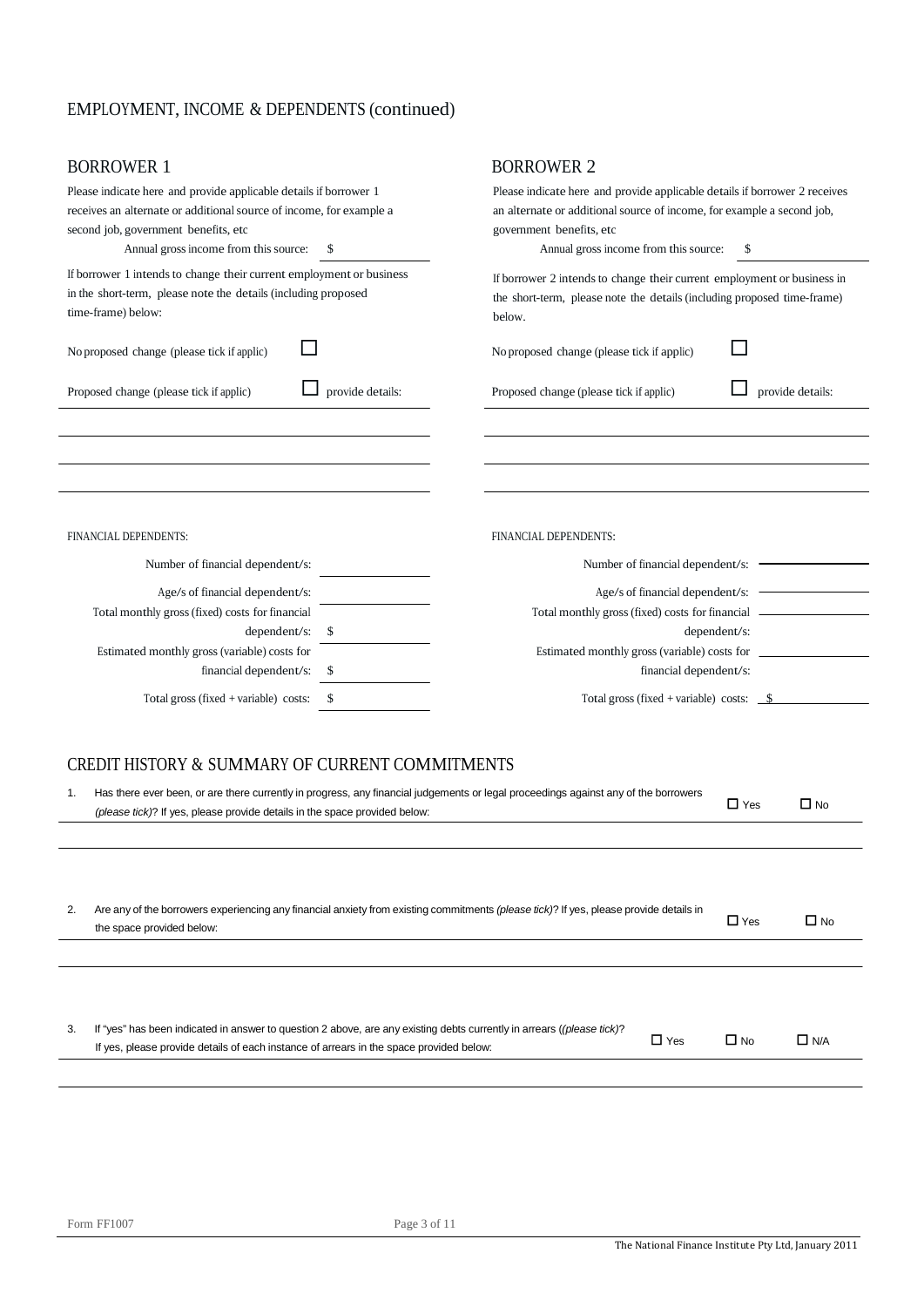| If "yes" to either question 2 or question 3 above, have the borrowers employed any strategies with respect to<br>reducing current anxiety and/or clearing any/all instance of arrears on existing debt (please tick)? If yes, please<br>provide details in the space provided below: | $\Box$ Yes                        | $\Box$ No | $\Box$ N/A    |
|--------------------------------------------------------------------------------------------------------------------------------------------------------------------------------------------------------------------------------------------------------------------------------------|-----------------------------------|-----------|---------------|
| If "yes" to question 3 or question 4 above, have the borrowers formally or informally applied for hardship with their<br>existing lender (please tick)? If yes, please provide details in the space provided below:                                                                  | $\Box$ Yes                        | $\Box$ No | $\square$ N/A |
|                                                                                                                                                                                                                                                                                      |                                   |           |               |
|                                                                                                                                                                                                                                                                                      |                                   |           |               |
|                                                                                                                                                                                                                                                                                      |                                   |           |               |
|                                                                                                                                                                                                                                                                                      |                                   |           |               |
|                                                                                                                                                                                                                                                                                      |                                   |           |               |
|                                                                                                                                                                                                                                                                                      | <b>Additional Notes/Comments:</b> |           |               |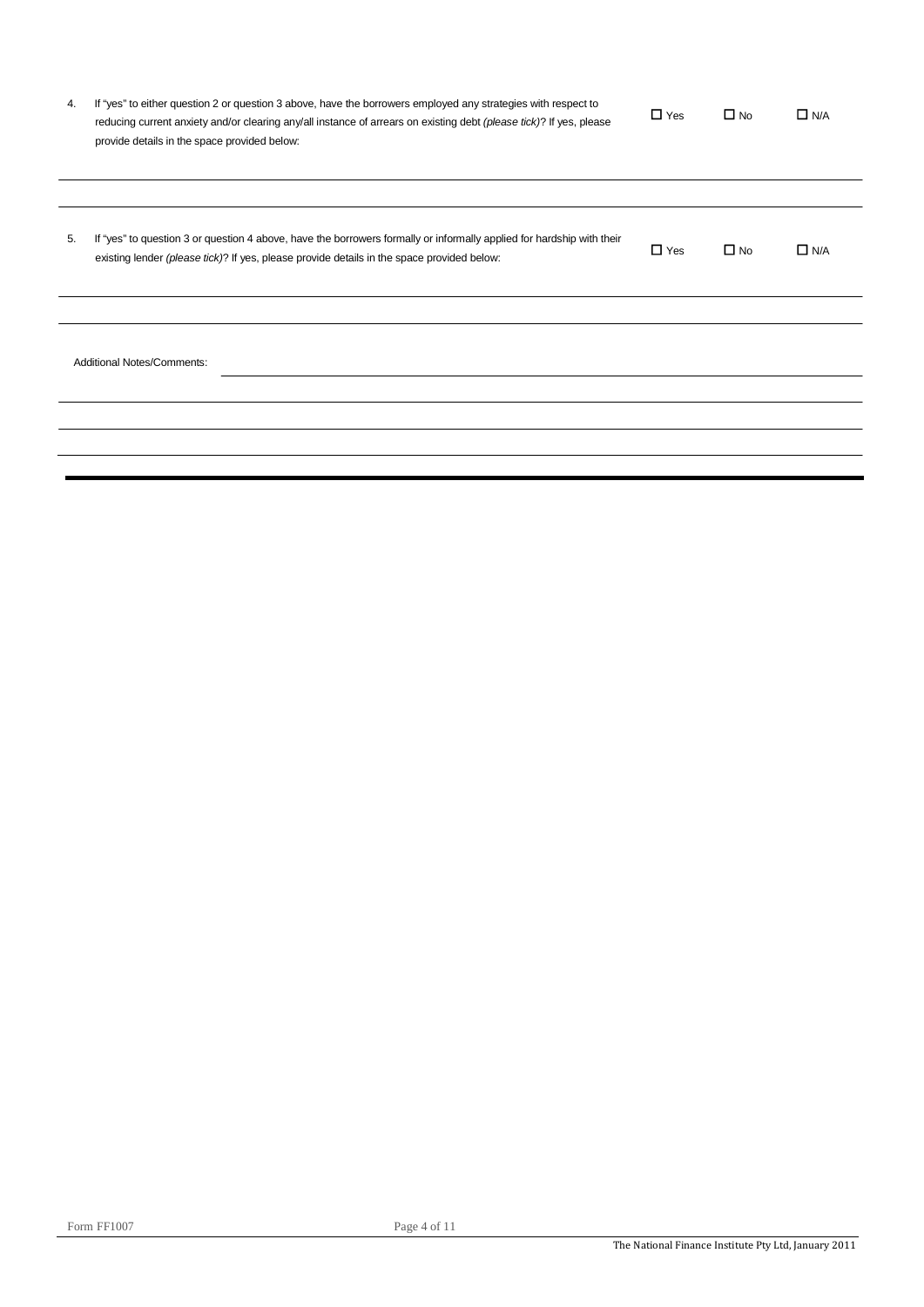## FINANCIAL POSITION

PAYG BORROWERS – The following information is a summary of the borrower's net worth position for: Borrower 1 Borrower 2 Joint Assets Liabilities

| ASSULS                 |          | Liaulitics                  |                     |              |              |
|------------------------|----------|-----------------------------|---------------------|--------------|--------------|
| Asset                  | Value \$ | Liability                   | Limit \$            | Monthly      | Amount Owing |
|                        |          |                             |                     | Repayment \$ | \$           |
| Principal home         |          | Principal home<br>int rate  |                     |              |              |
| Located in:            |          | Lender:                     |                     |              |              |
| Other property         |          | int rate<br>Other property  |                     |              |              |
| Located in:            |          | Lender:                     |                     |              |              |
| Motor vehicle          |          | Other property<br>int rate  |                     |              |              |
| Type:                  |          | Lender:                     |                     |              |              |
| Motor vehicle          |          | Car loan<br>int rate        |                     |              |              |
| Type:                  |          | Lender:                     |                     |              |              |
| Savings                |          | Personal loan<br>int rate   |                     |              |              |
| Bank&branch:           |          | Lender:                     |                     |              |              |
| Savings                |          | Other loans<br>int rate     |                     |              |              |
| Bank&branch:           |          | Lender:                     |                     |              |              |
| Superannuation         |          | Other loans<br>int rate     |                     |              |              |
| Insurance              |          | Lender:                     |                     |              |              |
| Investments            |          | Loans as guarantor          |                     |              |              |
| eg.shares,termdeposits |          |                             |                     |              |              |
| Contents               |          | Credit & store cards (total |                     |              |              |
|                        |          | combined limits             |                     |              |              |
| Other assets           |          | Other                       |                     |              |              |
|                        |          | 1.                          |                     |              |              |
|                        |          | 2.                          |                     |              |              |
|                        |          | 3.                          |                     |              |              |
|                        |          | 4.                          |                     |              |              |
|                        |          | 5.                          |                     |              |              |
| TOTAL ASSETS           |          | <b>TOTAL LIABILITIES</b>    |                     |              |              |
|                        |          |                             | NET WORTH POSITION: | \$           |              |

PAYG BORROWERS – The following information is a summary of the borrower's current cash flow position. If joint borrower's, show combined details.<br> **Expenditure** – fixed monthly **the continue** after Expenditure – fixed monthly

| $m$ $\sim$ $m$ $\sim$ $m$ $\sim$ $m$          | $L$ <sub>A</sub> $P$ C <sub>1</sub> , $L$ <sub>1</sub> , $L$ <sub>1</sub> , $L$ <sub>1</sub> , $L$ <sub>1</sub> , $L$ <sub>1</sub> , $L$ <sub>1</sub> , $L$ <sub>1</sub> , $L$ <sub>1</sub> , $L$ <sub>1</sub> , $L$ <sub>1</sub> , $L$ <sub>1</sub> , $L$ <sub>1</sub> , $L$ <sub>1</sub> , $L$ <sub>1</sub> , $L$ <sub>1</sub> , $L$ <sub>1</sub> , $L$ <sub>1</sub> , $L$ <sub>1</sub> , $L$ <sub>1</sub> , $L$ <sub>1</sub> , $L$ <sub>1</sub> , $L$ <sub>1</sub> , $L$ <sub>1</sub> , $L$ <sub>1</sub> , $L$ <sub>1</sub> , $L$ <sub>1</sub> |              | loan settlement? |
|-----------------------------------------------|---------------------------------------------------------------------------------------------------------------------------------------------------------------------------------------------------------------------------------------------------------------------------------------------------------------------------------------------------------------------------------------------------------------------------------------------------------------------------------------------------------------------------------------------------|--------------|------------------|
| Borrower 1                                    | Rent                                                                                                                                                                                                                                                                                                                                                                                                                                                                                                                                              |              |                  |
| Gross base income/salary                      | Existing home loan                                                                                                                                                                                                                                                                                                                                                                                                                                                                                                                                |              |                  |
| Donotincludesalarysacrificedarrangements      | Existinginvestmentloan                                                                                                                                                                                                                                                                                                                                                                                                                                                                                                                            |              |                  |
| Borrower 2                                    | Credit & store cards                                                                                                                                                                                                                                                                                                                                                                                                                                                                                                                              |              |                  |
| Gross base income/salary                      | Savings                                                                                                                                                                                                                                                                                                                                                                                                                                                                                                                                           |              |                  |
| Do not include salary sacrificed arrangements | Insurance                                                                                                                                                                                                                                                                                                                                                                                                                                                                                                                                         |              |                  |
| Regular overtime                              | Motor vehicle insurance                                                                                                                                                                                                                                                                                                                                                                                                                                                                                                                           |              |                  |
| Period of receipt:                            | Fees/tuition                                                                                                                                                                                                                                                                                                                                                                                                                                                                                                                                      |              |                  |
| Dividends/interest                            | Proposed credit                                                                                                                                                                                                                                                                                                                                                                                                                                                                                                                                   |              |                  |
|                                               | Living expenses                                                                                                                                                                                                                                                                                                                                                                                                                                                                                                                                   |              |                  |
| Government benefits/pension                   | Entertainment                                                                                                                                                                                                                                                                                                                                                                                                                                                                                                                                     |              |                  |
|                                               | Other                                                                                                                                                                                                                                                                                                                                                                                                                                                                                                                                             |              |                  |
| Other regular income                          | Other                                                                                                                                                                                                                                                                                                                                                                                                                                                                                                                                             |              |                  |
|                                               | Other                                                                                                                                                                                                                                                                                                                                                                                                                                                                                                                                             |              |                  |
| <b>TOTALINCOME</b>                            | TOTAL EXPENDITURE                                                                                                                                                                                                                                                                                                                                                                                                                                                                                                                                 |              |                  |
|                                               |                                                                                                                                                                                                                                                                                                                                                                                                                                                                                                                                                   | NET SURPLUS: | -S               |

Is the borrower aware of anything that may adversely affect the above, and therefore their ability to meet their current and future financial obligation?

Yes No If Yes, please provide further details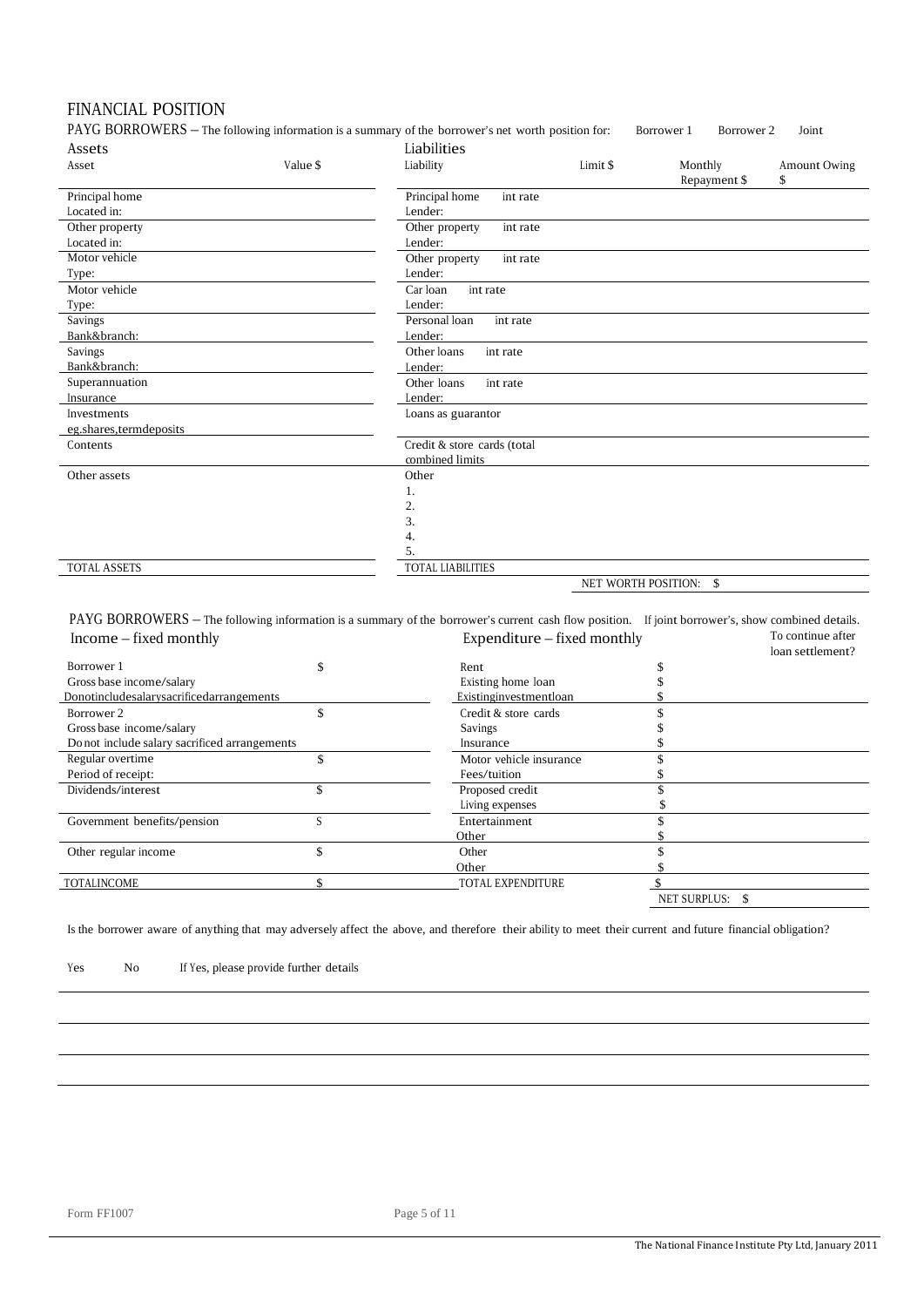| Previous Financial Year<br>Sales                          | \$                                                                                                                    | SELF EMPLOYED BORROWERS - The following information is a summary of the borrower's financial position for: Borrower 1<br><b>Current Financial Year</b><br>Sales | Borrower 2<br>\$        |
|-----------------------------------------------------------|-----------------------------------------------------------------------------------------------------------------------|-----------------------------------------------------------------------------------------------------------------------------------------------------------------|-------------------------|
|                                                           |                                                                                                                       |                                                                                                                                                                 |                         |
| Less cost of goods sold                                   | \$                                                                                                                    | Less cost of goods sold                                                                                                                                         | $\mathsf{\$}$           |
| Gross profit                                              | \$                                                                                                                    | Gross profit                                                                                                                                                    | $\mathsf{\$}$           |
| Operating expenses                                        | \$                                                                                                                    | Operating expenses                                                                                                                                              | $\overline{\mathbb{S}}$ |
| Net Profit Before Tax                                     | \$                                                                                                                    | Net Profit Before Tax                                                                                                                                           | \$                      |
| <b>ADD BACKS</b>                                          |                                                                                                                       | <b>ADD BACKS</b>                                                                                                                                                |                         |
| One off expenses                                          | \$                                                                                                                    | One off expenses                                                                                                                                                | \$                      |
| Interest                                                  | \$                                                                                                                    | Interest                                                                                                                                                        | $\mathbb{S}$            |
| Depreciation                                              | $\mathbf{\hat{S}}$                                                                                                    | Depreciation                                                                                                                                                    | $\mathbf{\hat{S}}$      |
| Directors fees                                            | \$                                                                                                                    | Directors fees                                                                                                                                                  | $\overline{\mathbf{s}}$ |
| Other                                                     | \$                                                                                                                    | Other                                                                                                                                                           | \$                      |
|                                                           | \$<br>Sub Total                                                                                                       | Net Profit Before Tax                                                                                                                                           | \$                      |
| Less Tax                                                  | \$                                                                                                                    | Less Tax                                                                                                                                                        | \$                      |
|                                                           | TOTAL<br>\$                                                                                                           | TOTAL                                                                                                                                                           | \$                      |
| Contact name:<br>Email address:                           | <u> 1980 - Johann Barbara, martin amerikan basal dan berasal dalam basal dalam basal dalam basal dalam basal dala</u> | Contact number:                                                                                                                                                 |                         |
|                                                           |                                                                                                                       |                                                                                                                                                                 |                         |
|                                                           |                                                                                                                       |                                                                                                                                                                 |                         |
| $\Box$ No                                                 | If Yes, please provide further details                                                                                | Is the borrower aware of anything that may adversely affect the above, and therefore their ability to meet their current and future financial obligation?       |                         |
| ADDITIONAL INFORMATION<br>$\Box$ Yes                      |                                                                                                                       |                                                                                                                                                                 |                         |
| Has there been consistent income over the past two years? |                                                                                                                       |                                                                                                                                                                 |                         |
| $\Box$ Yes<br>$\square$ No                                | If No, please provide further details                                                                                 |                                                                                                                                                                 |                         |
|                                                           |                                                                                                                       |                                                                                                                                                                 |                         |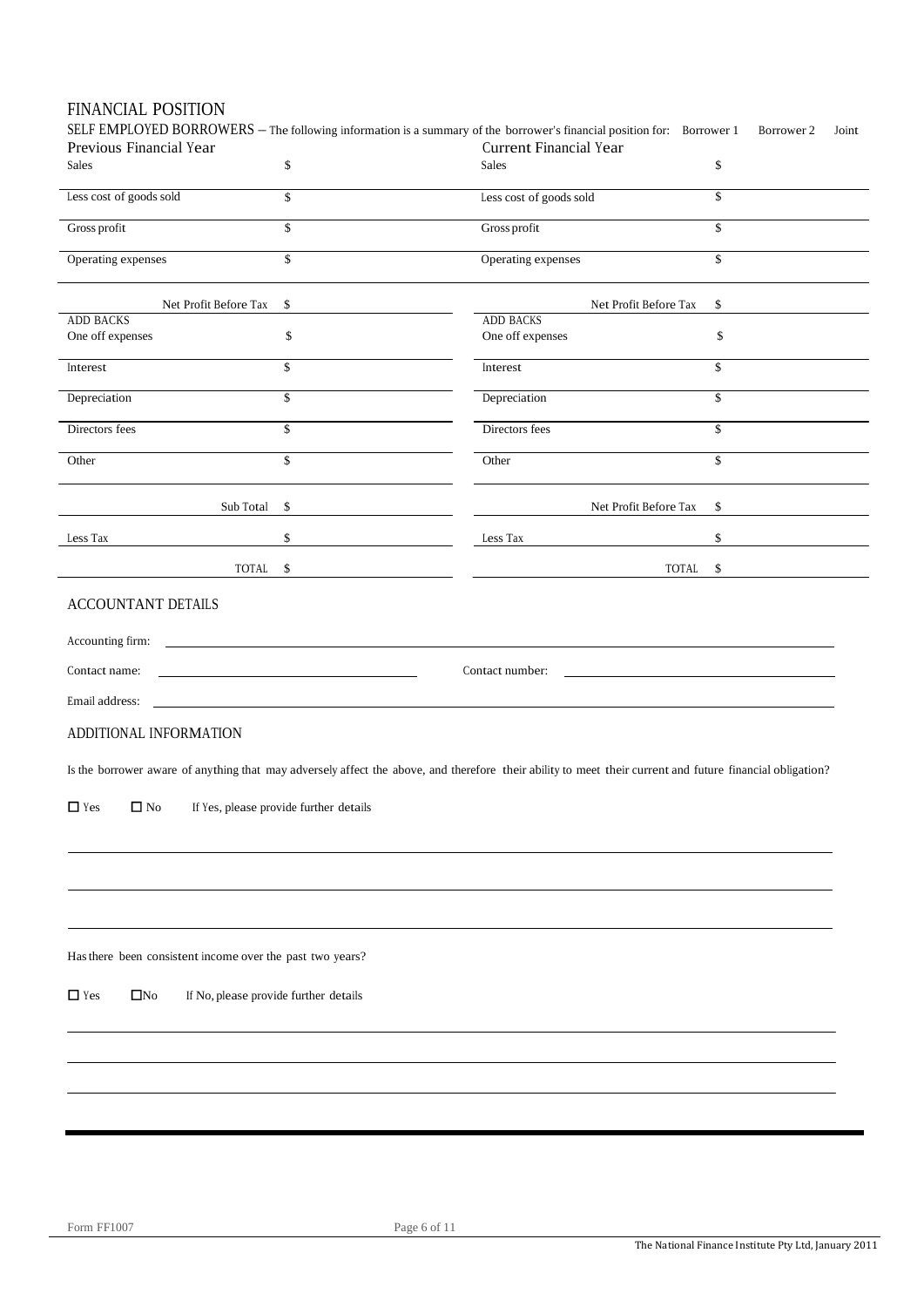## BORROWER CREDIT REQUIREMENTS

#### PURPOSE

Please state the primary reason/s for applying for credit eg: owner occupied or investment property purchase, property renovation, refinance, relocation, debt consolidation, holiday, asset purchase (car or other chattel), provide extra cash etc.

| <u>.</u> |  |
|----------|--|
| <u>.</u> |  |
|          |  |
|          |  |

#### CREDIT/LOAN DETAILS

Amount of credit/loan sought: \$ Proposed loan term: years

CREDIT/LOAN FEATURES REQUIRED:

From the list below, please explain each of the features below to your client and have them indicate to you their preference in relation to the possible features that could be offered. Please ensure that they are aware that not all features may be available on the credit facility that is ultimately offered:

|                                                                                    |              |                |   | Least Important |   |   | Most Important |   | Ш                                                                 |    |                |
|------------------------------------------------------------------------------------|--------------|----------------|---|-----------------|---|---|----------------|---|-------------------------------------------------------------------|----|----------------|
| Feature                                                                            |              |                |   |                 |   |   |                |   | (please circle the most appropriate number for each option below) |    | Other Comments |
| Variable rate:                                                                     | 1            | $\overline{c}$ | 3 | $\overline{4}$  | 5 | 6 | $\tau$         | 8 | $\mathbf{Q}$                                                      | 10 |                |
| Fixed rate:                                                                        | $\mathbf{1}$ | $\overline{2}$ | 3 | $\overline{4}$  | 5 | 6 | $\overline{7}$ | 8 | 9                                                                 | 10 |                |
| Combination loan ie: fixed and<br>variable:                                        | 1            | $\overline{2}$ | 3 | $\overline{4}$  | 5 | 6 | $\overline{7}$ | 8 | 9                                                                 | 10 |                |
| Interest Only:                                                                     | $\mathbf{1}$ | $\overline{2}$ | 3 | $\overline{4}$  | 5 | 6 | $\overline{7}$ | 8 | 9                                                                 | 10 |                |
| Additional repayments allowable:                                                   | $\mathbf{1}$ | $\mathfrak{2}$ | 3 | $\overline{4}$  | 5 | 6 | $\overline{7}$ | 8 | 9                                                                 | 10 |                |
| Facility available in separate<br>accounts:                                        | $\mathbf{1}$ | $\overline{c}$ | 3 | $\overline{4}$  | 5 | 6 | $\tau$         | 8 | 9                                                                 | 10 |                |
| Offset account available:                                                          | $\mathbf{1}$ | $\mathfrak{2}$ | 3 | $\overline{4}$  | 5 | 6 | $\overline{7}$ | 8 | 9                                                                 | 10 |                |
|                                                                                    | $\mathbf{1}$ | $\overline{2}$ | 3 | $\overline{4}$  | 5 | 6 | $\tau$         | 8 | 9                                                                 | 10 |                |
| Redraw facility available:                                                         |              |                |   |                 |   |   |                |   |                                                                   |    |                |
| Line of credit facility:                                                           | $\mathbf{1}$ | $\overline{2}$ | 3 | $\overline{4}$  | 5 | 6 | $\overline{7}$ | 8 | 9                                                                 | 10 |                |
| Security transfer available:                                                       | $\mathbf{1}$ | $\overline{2}$ | 3 | $\overline{4}$  | 5 | 6 | $\overline{7}$ | 8 | 9                                                                 | 10 |                |
| Ease of refinance/top-up:                                                          | $\mathbf{1}$ | $\mathfrak{2}$ | 3 | $\overline{4}$  | 5 | 6 | $\tau$         | 8 | 9                                                                 | 10 |                |
| Product flexibility:                                                               | $\mathbf{1}$ | $\overline{c}$ | 3 | $\overline{4}$  | 5 | 6 | $\overline{7}$ | 8 | 9                                                                 | 10 |                |
|                                                                                    |              |                |   |                 |   |   |                |   |                                                                   |    |                |
| Lender package available ie:<br>Professional Pack:                                 | $\mathbf{1}$ | $\mathfrak{2}$ | 3 | $\overline{4}$  | 5 | 6 | $\overline{7}$ | 8 | 9                                                                 | 10 |                |
| Ability to integrate credit card into<br>facility:                                 | $\mathbf{1}$ | $\overline{c}$ | 3 | $\overline{4}$  | 5 | 6 | $\overline{7}$ | 8 | 9                                                                 | 10 |                |
| Ability to pay less than full<br>outstanding balance on credit card<br>each month: | $\mathbf{1}$ | $\overline{c}$ | 3 | $\overline{4}$  | 5 | 6 | $\overline{7}$ | 8 | 9                                                                 | 10 |                |
| Other (please indicate)                                                            | $\mathbf{1}$ | $\overline{2}$ | 3 | $\overline{4}$  | 5 | 6 | $\tau$         | 8 | 9                                                                 | 10 |                |

Please indicate with a number (1 being least important and 10 being most important) your customer's requirements in relation to the following:

| Low Fees & Charges | (Score 1-10)   |              | Product Flexibility & Features | $(Score 1-10)$ |  |
|--------------------|----------------|--------------|--------------------------------|----------------|--|
| Low Interest Rate  | $(Score 1-10)$ |              | Lender Branch Availability     | $(Score 1-10)$ |  |
| Form FF1007        |                | Page 7 of 11 |                                |                |  |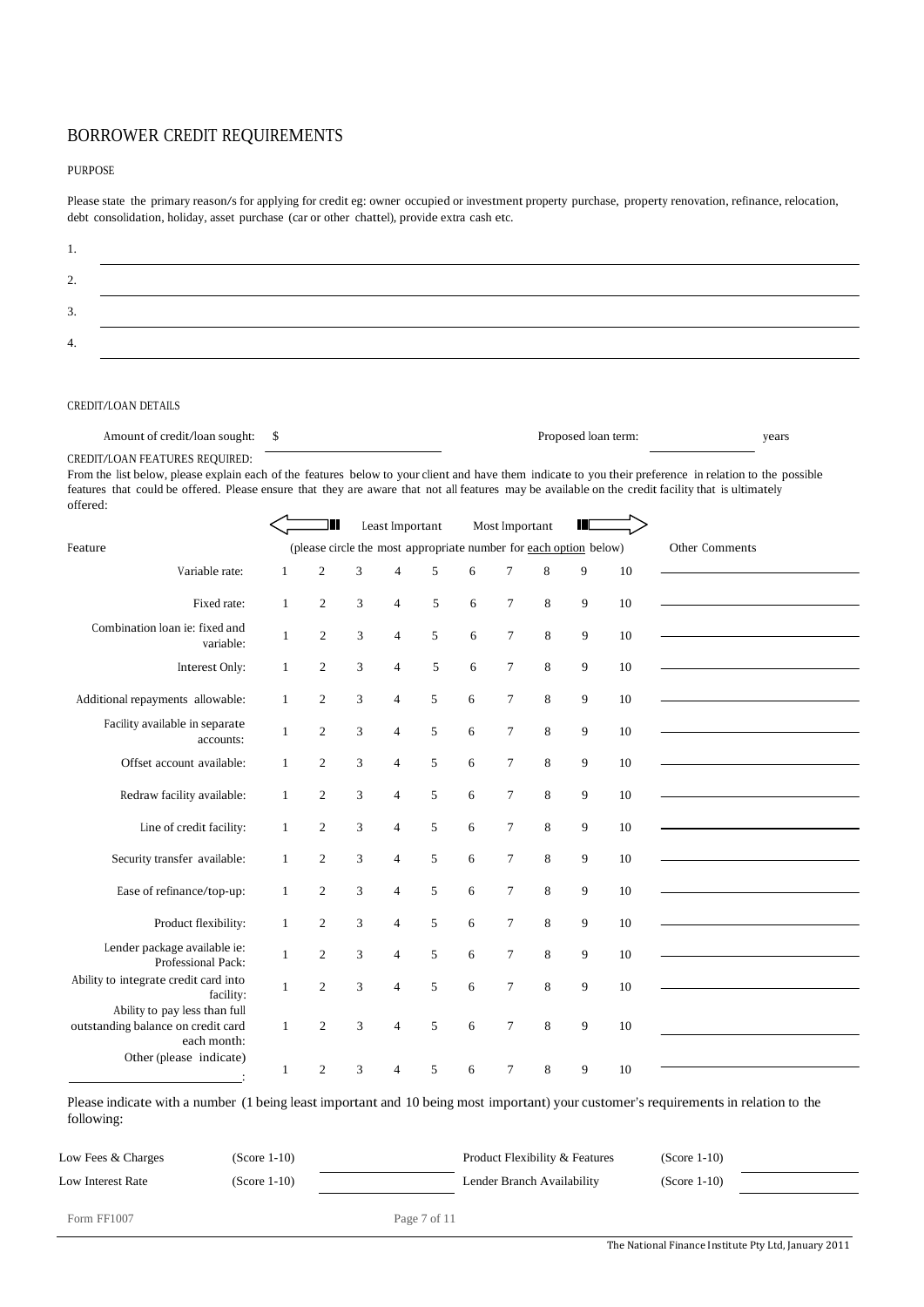#### PRODUCT FEATURES DISCLOSURE

If the borrower/s have indicated 5 or above in relation to any of the features sought, indicate in the section below the costs and/or risks associated with these features:

| PROFESSIONAL ADVICE |                                                                                                                                              |            |              |
|---------------------|----------------------------------------------------------------------------------------------------------------------------------------------|------------|--------------|
|                     | This is for fact-finding purposes only, please advise your client that it may be a bank requirement to seek independent professional advice. |            |              |
|                     | Has the borrower obtained independent financial advice in relation to their request to obtain a credit facility?                             | $\Box$ Yes | $\square$ No |
|                     | Has the borrower obtained independent legal advice in relation to their request to obtain a credit facility?                                 | $\Box$ Yes | $\Box$ No    |

## ADDITIONAL INFORMATION IF REFINANCING AN EXISTING LOAN

If borrowers are seeking to refinance existing secured loans, additional information must be sourced in relation to existing loans and value of the security.

| Refinance security value                                         | \$ | Loan term                          | yrs            |            |             |
|------------------------------------------------------------------|----|------------------------------------|----------------|------------|-------------|
| Total amount owed                                                | \$ | Interest rate                      | Fixed          | Variable   | $\%$        |
| Current ongoing monthly fees                                     | J. | Property is:                       | Owner Occupied | Investment | Vacant Land |
| Indicative break/termination fees<br>( <i>ifapplicable</i> )     | \$ | Expected monthly rent              |                | \$         |             |
| Current cost saving features:                                    |    |                                    |                |            |             |
| What is the reason for refinancing?                              |    |                                    |                |            |             |
|                                                                  |    |                                    |                |            |             |
| What is the borrower's repayment history for the past 12 months? |    | Copy of bank statements available? |                |            |             |

# ADDITIONAL INFORMATION IF LOAN IS FOR DEBT CONSOLIDATION

If borrowers are seeking to consolidate debts, additional information must be sourced in relation to existing debts to be consolidated.

#### UNSECURED LOAN (Information is required for each unsecured loan)

Unsecured Loan 1

Lender and type of loan

| Current outstanding balance                          | \$ | Term of loan  | months        | yrs |
|------------------------------------------------------|----|---------------|---------------|-----|
| Ongoing monthly fees                                 | \$ | Interest rate | $\frac{0}{0}$ |     |
| Interest rate costs                                  | \$ | Variable:     | P&I           | IO  |
| Indicative break/termination fees<br>(if applicable) | \$ | Fixed:        | P&I           | IO  |
| Unsecured Loan 2                                     |    |               |               |     |
| Lender and type of loan                              |    |               |               |     |
| Current outstanding balance                          | \$ | Term of loan  | months        | yrs |
| Ongoing monthly fees                                 | ď  | Interest rate | $\%$          |     |
| Interest rate costs                                  | \$ | Variable:     | P&I           | IO  |
| Indicative break/termination fees (if app)           | \$ | Fixed:        | P&I           | IO  |

Form FF1007 Page 8 of 11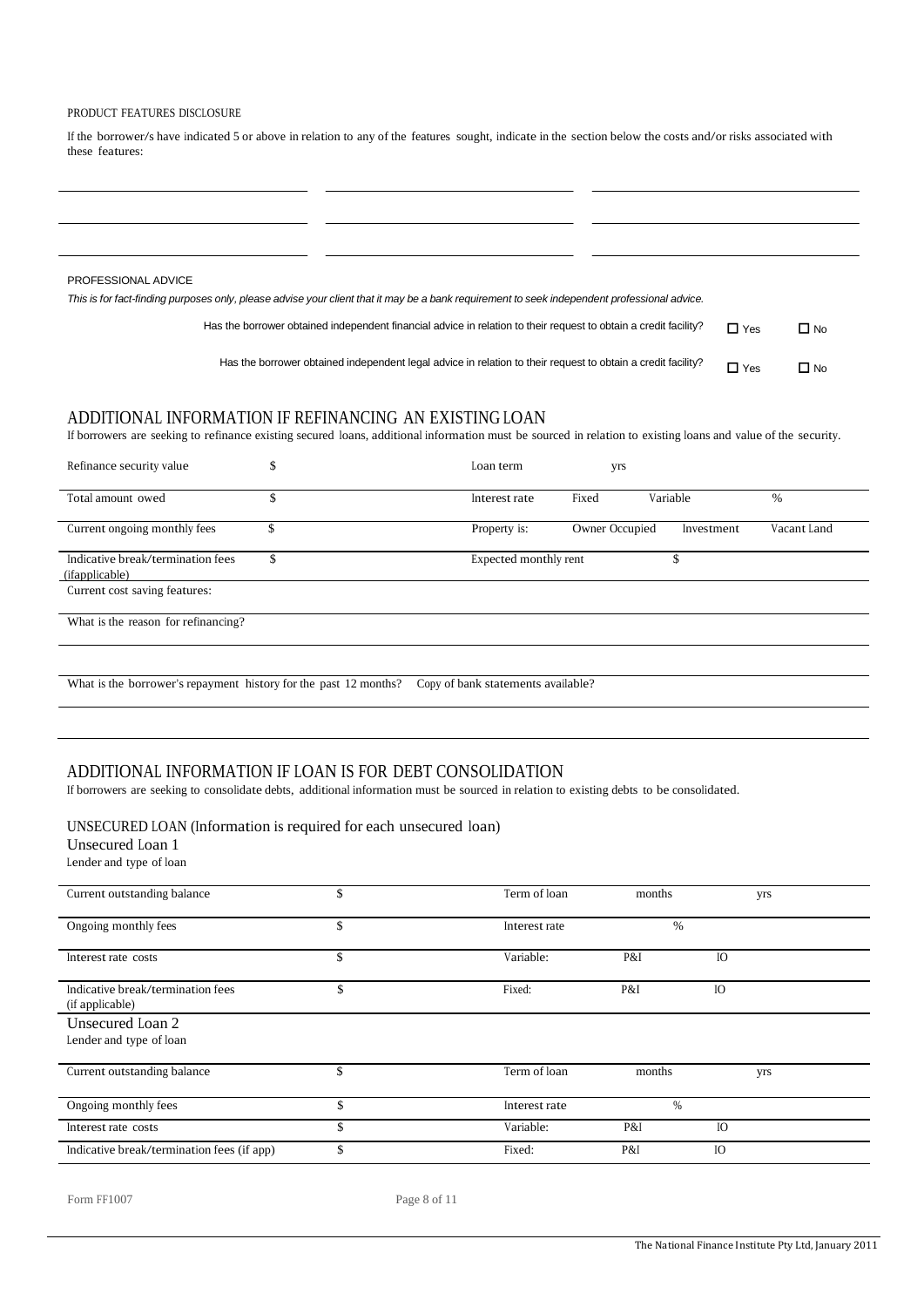## CREDIT/STORE CARD (Information is required for each card) Credit/Store Card 1

Lender and type of loan

| Current outstanding balance                                                                              | \$   | Card limit                     |              | \$           |      |
|----------------------------------------------------------------------------------------------------------|------|--------------------------------|--------------|--------------|------|
| Interest rate on purchases                                                                               | %    | Interest free period           |              |              | days |
| Ongoing monthly fees                                                                                     | \$   | Cost saving features/benefits: |              |              |      |
| Other benefits, eg. rewards:                                                                             |      |                                |              |              |      |
| Credit/Store Card 2<br>Lender and type of loan                                                           |      |                                |              |              |      |
| Current outstanding balance                                                                              | \$   | Card limit                     |              | \$           |      |
| Interest rate on purchases                                                                               | $\%$ | Interest free period           |              |              | days |
| Ongoing monthly fees                                                                                     | \$   | Cost saving features/benefits: |              |              |      |
| Other benefits, eg. rewards:                                                                             |      |                                |              |              |      |
| As part of the proposed consolidation, are any credit card limits to be reduced or cards cancelled?      |      |                                | $\Box$ Yes   | $\square$ No |      |
| CHANGES TO CURRENT CIRCUMSTANCES                                                                         |      |                                |              |              |      |
| Does the borrower anticipate any change to their income over the next 12 months?                         |      | $\Box$ Yes                     | $\Box$ No    |              |      |
| Does the borrower anticipate any change in expenditure over the next 12 months,                          |      |                                |              |              |      |
| (excluding the credit being sought), eg. changes in repayments of existing loans?                        |      | $\Box$ Yes                     | $\square$ No |              |      |
| Are there any geographical factors that may contribute to higher living expenses?                        |      | $\Box$ Yes                     | $\Box$ No    |              |      |
| If borrower has answered Yes to any of the above, please provide details and expected impact of changes: |      |                                |              |              |      |
|                                                                                                          |      |                                |              |              |      |
|                                                                                                          |      |                                |              |              |      |
|                                                                                                          |      |                                |              |              |      |
|                                                                                                          |      |                                |              |              |      |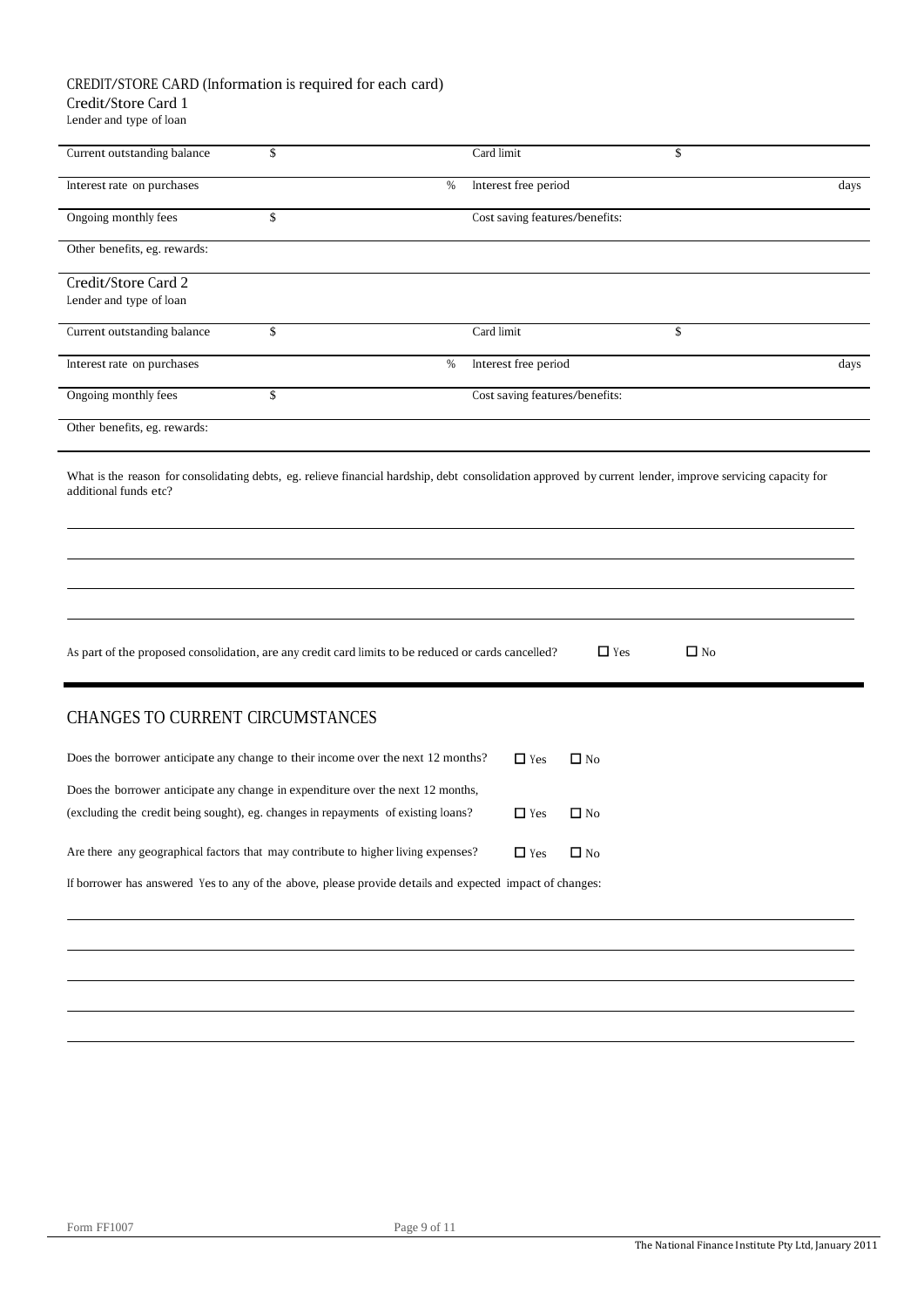## PROTECTING LIFESTYLE & ASSETS

Does the borrower have any insurance to protect their lifestyle, eg. life, TPD, income protection?  $\Box$  Yes  $\Box$  No

|  |  |  | If Yes, what cover is in place? |
|--|--|--|---------------------------------|
|  |  |  |                                 |

If No, how would the borrower's lifestyle be maintained if the borrower and/or their partner were temporarily unable to earn an income through sickness or illness, or permanently unable to earn income through permanent disability or death?

| Would the borrower like to be contacted regarding life insurance?                     | $\Box$ Yes | $\Box$ No    |
|---------------------------------------------------------------------------------------|------------|--------------|
| Does the borrower have home and contents insurance?                                   | $\Box$ Yes | $\square$ No |
| If No, would the borrower like to be contacted regarding home and contents insurance? | $\Box$ Yes | $\Box$ No    |